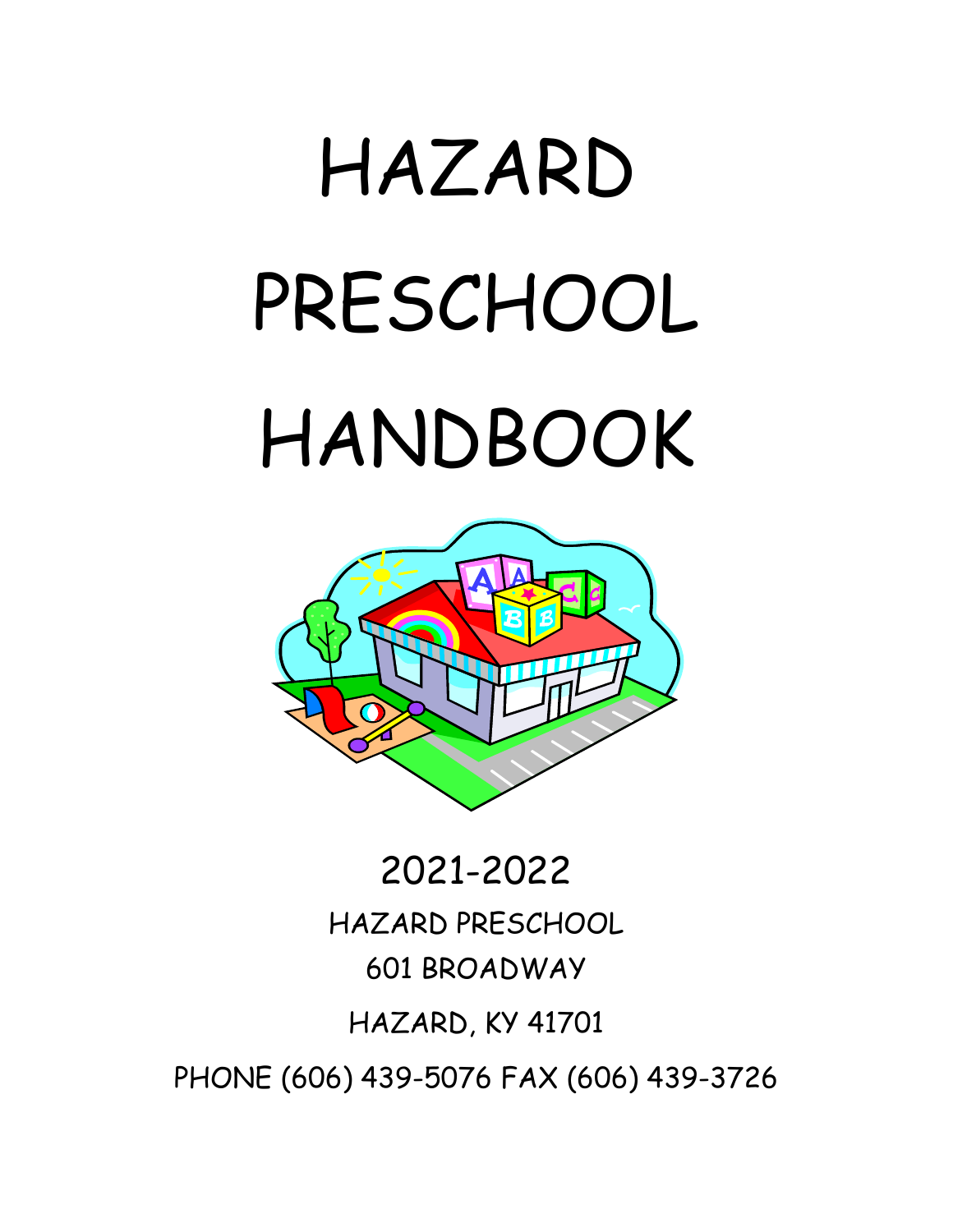TRACI BEVERLY, TEACHER KATHERINE MAGGARD, INSTRUCTIONAL ASSISTANT RACHEL BEVERLY, INSTRUCTIONAL ASSISTANT KELLI CAREY, INSTRUCTIONAL ASSSISTANT JAMES HUGHES, PRESCHOOL COORDINATOR SONDRA COMBS, SUPERINTENDENT DEREK ALLEN- PRINCIPAL LESLIE WALKER TIFFANY KEITH- SCHOOL SECRETARY/BOOKKEEPER

#### **MISSION STATEMENT**:

To instill a thirst for knowledge and a desire to learn that will last a lifetime. Each student shall be entitled to participate without discrimination because of sex, race, color, national origin, religion or handicap n educational opportunities and school activities that the Board sponsors and for which the student is qualified.

#### **Non-Discrimination**:

Students have a right to be treated as individuals and to expect equal, consistent, and just decisions from employees of the Board and the School Council. No pupil shall be discriminated against because of age, color, disability, parental status, marital status, race, national origin, religion, sex, or veteran status.

#### **PRESCHOOL PHILOSOPHY**:

All children are valued members of the Preschool program with individual needs and interests. The needs of the whole child are addressed by following a developmentally appropriate, child centered curriculum that encourages growth intellect, social/emotional wellness, physical abilities, self-help skills, communication and problem solving. The focus of our program is to develop language and communication skills, social skills and to build self-esteem. Each child is an active learner. Learning best from activities planned and carried out on his/her own initiative. The role of the adults in the classroom is to plan and provide these experiences, and support and extend learning through play and active exploration of materials.

#### **GOALS**

- 1. To provide children with ample opportunity to learn through play within a developmentally appropriate curriculum.
- 2. To develop each child's ability to work, share and plan with other children and adults in group planning.
- 3. To develop each child's ability to make choices and decisions about what to do and how to do it, using his/her own time and energy effectively.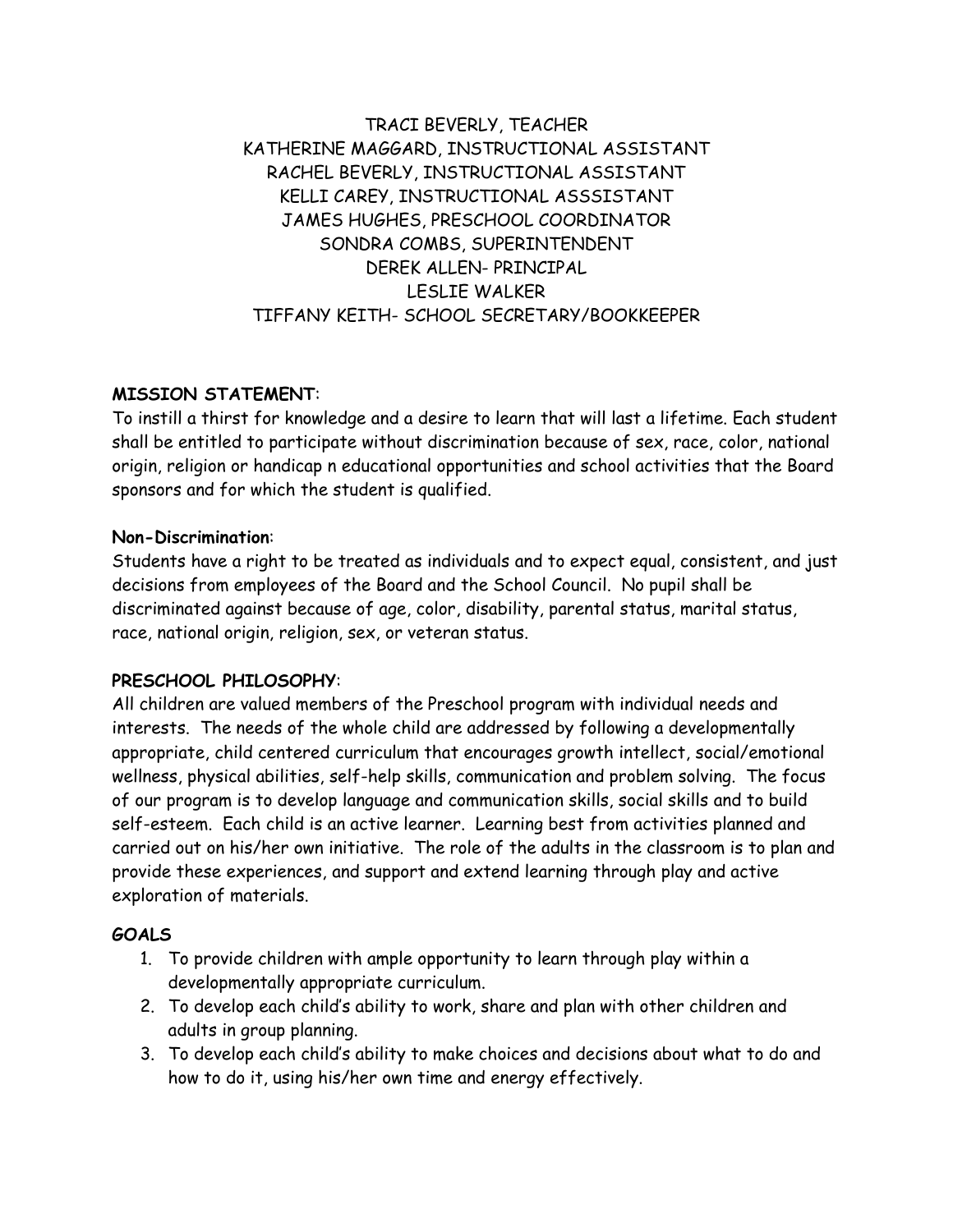- 4. To develop each child's self-control and ability to identify and pursue and complete self-chosen activities.
- 5. To develop each child's ability to express their ideas and feelings.
- 6. To develop the whole child-intellectual, physical, problem solving, social/emotional, communication and self-help skills.
- 7. To develop each child' creativity, initiative, interest in exploring an openness to trying new things.
- 8. To provide an environment where all children are able to learn and grow together with adaptations provided to meet individual needs.
- 9. To have active parent participation in the preschool program.
- 10. To provide related services as appropriate to facilitate success in the educational setting.

#### **GEE ALL THOSE KIDS SEEM TO DO IS PLAY!!!!!**

Yes, children at our Preschool do play, but the play is very directed and structured to encourage the development of language, intell3ect, social/emotional wellness, communication abilities, fine/gross motor skills, and problem solving skills.

Our preschool classrooms have learning centers in which your child can engage daily for developmentally appropriate activities. Some of these centers will be permanent fixtures in the classroom, while some centers will be thematic or seasonal. Some of the permanent centers are:

**BLOCK CENTER** - creativity, building, eye-hand coordination, and cooperation with others. **DRAMATIC PLAY CENTER** —role playing, acting out stories, development of self-help skills, language development and sharing.

**ART CENTER**—creative art activities, painting, finger-painting, drawing, pasting, cutting, etc…You will see many masterpieces created in the art center.

**LIBRARY CENTER**- Relaxation, creativity using puppets, language development, books, flannel board activities.

**TOYS AND GAMES CENTER**- manipulative activities, problem solving, exploring and experimenting.

**SAND AND WATER CENTER** – measuring, comparing, contrasting, science experiments, language building, and just plain fun!

**OUTSIDE CENTER** – playground activities for gross motor development and cooperation **DISCOVERY CENTER** –hands on materials for experimenting, investigating, manipulating and contemplating results.

**MUSIC CENTER** – movement, singing, dancing, exercising, developing gross motor skills **COMPUTER CENTER** – investigating, problem solving, exploring, fine motor development using mouse

**COOKING CENTER** – participating in cooking activities, safety, manners, nutrition *SO YOU SEE WHAT LOOKS LIKE PLAY IS REALLY HARD WORK!!!*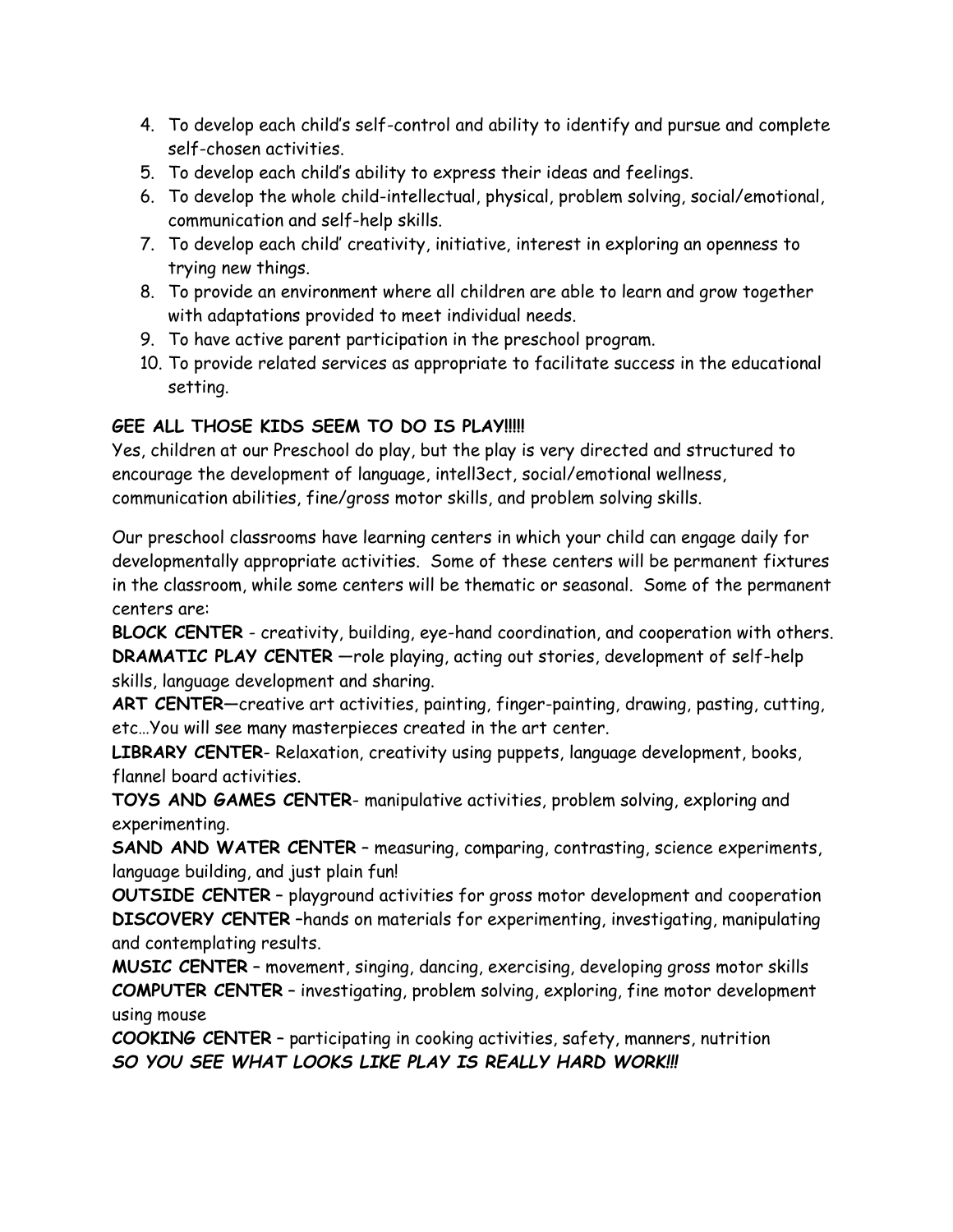#### **SCHOOL DAY**

The preschool day begins at 8:00 AM and ends at 11:00 AM for morning session. The afternoon session begins at 12:00 PM and ends at 3:00 PM. Preschool doors will not be open before 7:45 AM for morning session and 11:45 AM for afternoon session, if this is a problem please see teacher for suggestions.

#### **ENROLLMENT REQUIREMENTS**

All students entering the Hazard City Schools for the first time or from out of state must have a physical examination, Kentucky immunization certificate, certification of vision and dental screenings, birth certificate and social security card. A state certificate of immunizations must be on record at the school and must be kept up to date. A birth certificate is required for all students who are entering school for the first time in Kentucky, regardless of the grade they are entering. The social security number is optional for all students who are entering school.

#### **SCREENINGS**

At registration or beginning of school each school year our students are screened in several areas: vision, hearing, speech, behavior, scoliosis, and developmental. These screenings are a basic part of the preschool program.

#### **SCHOOL SUPPLIES**

Preschool students will not need school supplies. Everything that a preschool student needs will be provided in the classroom. If you would like your student to have a backpack to bring student work home that is parent choice.

#### **PARENT VISITATION**

Parents are encouraged to visit and volunteer at the school but must check into the office before going anywhere in the building. Before a parent can volunteer at the school they must complete the required volunteer forms at Hazard Family Youth Service Center.

#### **PARENTS PICKING UP STUDENTS**

Many of our students are picked up by parents at the end of the school day. Please pick up your child outside the classroom there will be a sign-out sheet that must be filled out before student is dismissed. You must inform the teacher at the beginning of the school year of your child's dismissal plan.

Parents who bring their children to school are asked to drop them off at the classroom entrance. Remember; DO NOT USE THE SCHOOL BUS DRIVEWAY! The office driveway is for school buses and faculty only. Heavy traffic could cause major delays, which need to be avoided.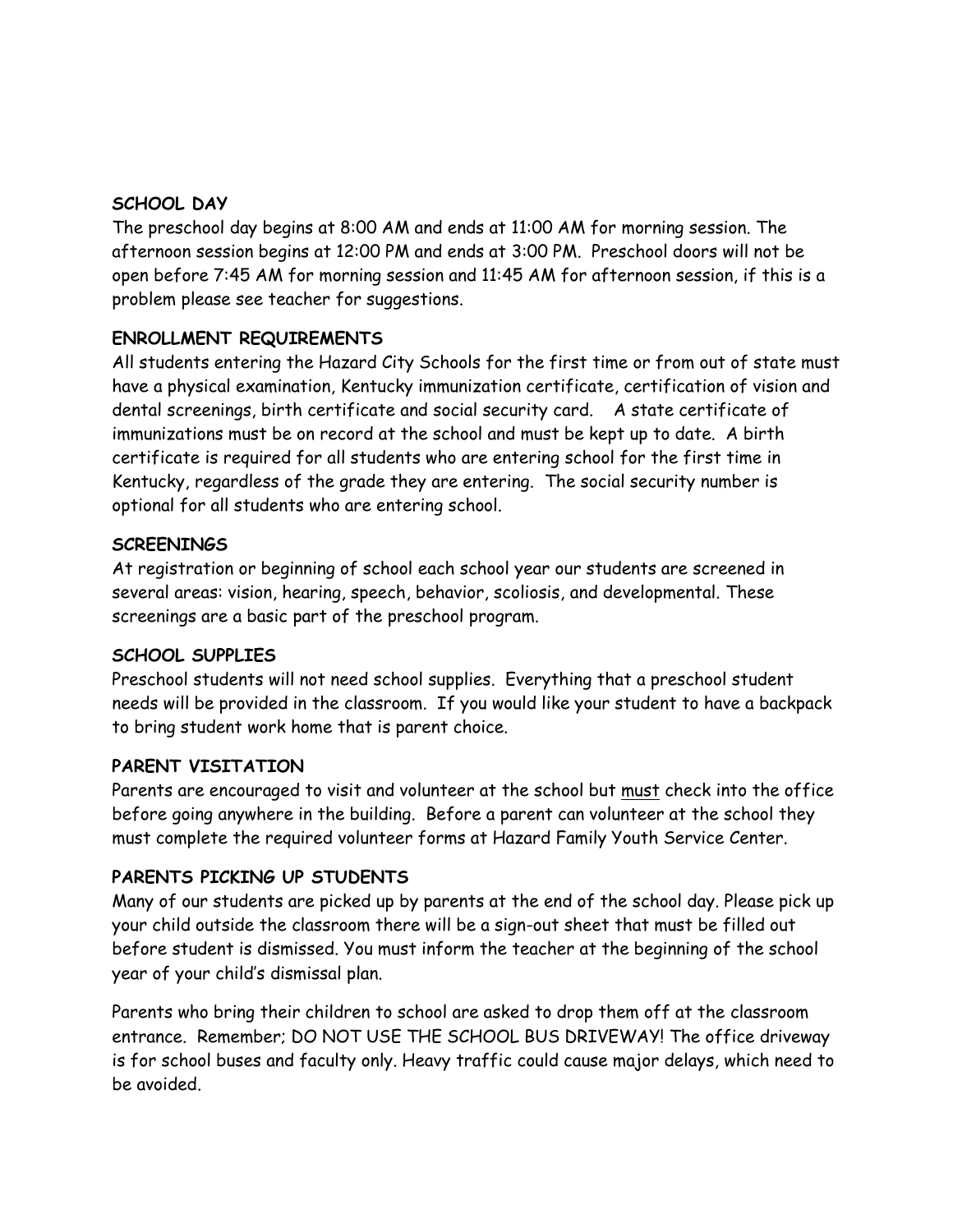#### **TRANSPORTATION PROCEDURES FOR ALL STUDENTS**

The transportation procedure will go as follows:

- 1. The school bus transporting preschool children will be staffed with a qualified and trained bus monitor. The monitor is responsible for delivering and receiving the child safely to and from the parent, guardian or person authorized by the parent. The monitor is also responsible for the supervision of the preschoolers until they are released to the teacher, parents or authorized personnel.
- **2.** At the beginning of school, bus schedules are difficult to work out; we ask that you be patient with us. After the first few days of school, the bus should pick up and deliver your child at about the same time each day. If there is any change in the bus schedule, you should be notified ahead of time by the teacher.
- 3. Students who must cross roadway must be escorted across the roadway by the bus monitor.
- 4. Each bus is limited to 20 preschool students.
- 5. The bus monitor will manage all preschool students in such a way as to keep them seated at all times.
- 6. The bus monitor assigns a seat location for each student. If no parent, guardian or authorized person is present to accept your child, the child shall be required to come and pick up the child at school. Preschoolers will not be left unattended at a delivery point under any circumstances.
- 7. In the event that school personnel have left for the day, the driver and monitor will contact Preschool Director at Central Office, or the Hazard City Police Department.

#### **BUS TRIPS/FIELD TRIPS**

A permission form covering all field trips for the school year is to be signed and returned. Parents will be informed ahead of time of any field trips planned and encouraged to come and join the fun.

#### **Bus Rules**

- 1. Always keep your seat belt on and stay in your seat until bus stops.
- 2. Use quiet voice on the bus.
- 3. Keep hands, arms, and head inside the bus.
- 4. No running on the bus.
- 5. Always follow the bus driver's and bus monitor's directions.

#### **HOMEVISITS/PARENT/TEACHER CONFERENCE**

We will be scheduling two home visits a school year with parents. We will also have a Parent/Teacher Open-House Conferences after each nine weeks. If you need to meet with a teacher at any other time, please call the school secretary to schedule an appointment.

#### **PARENT/TEACHER ORGANIZATION**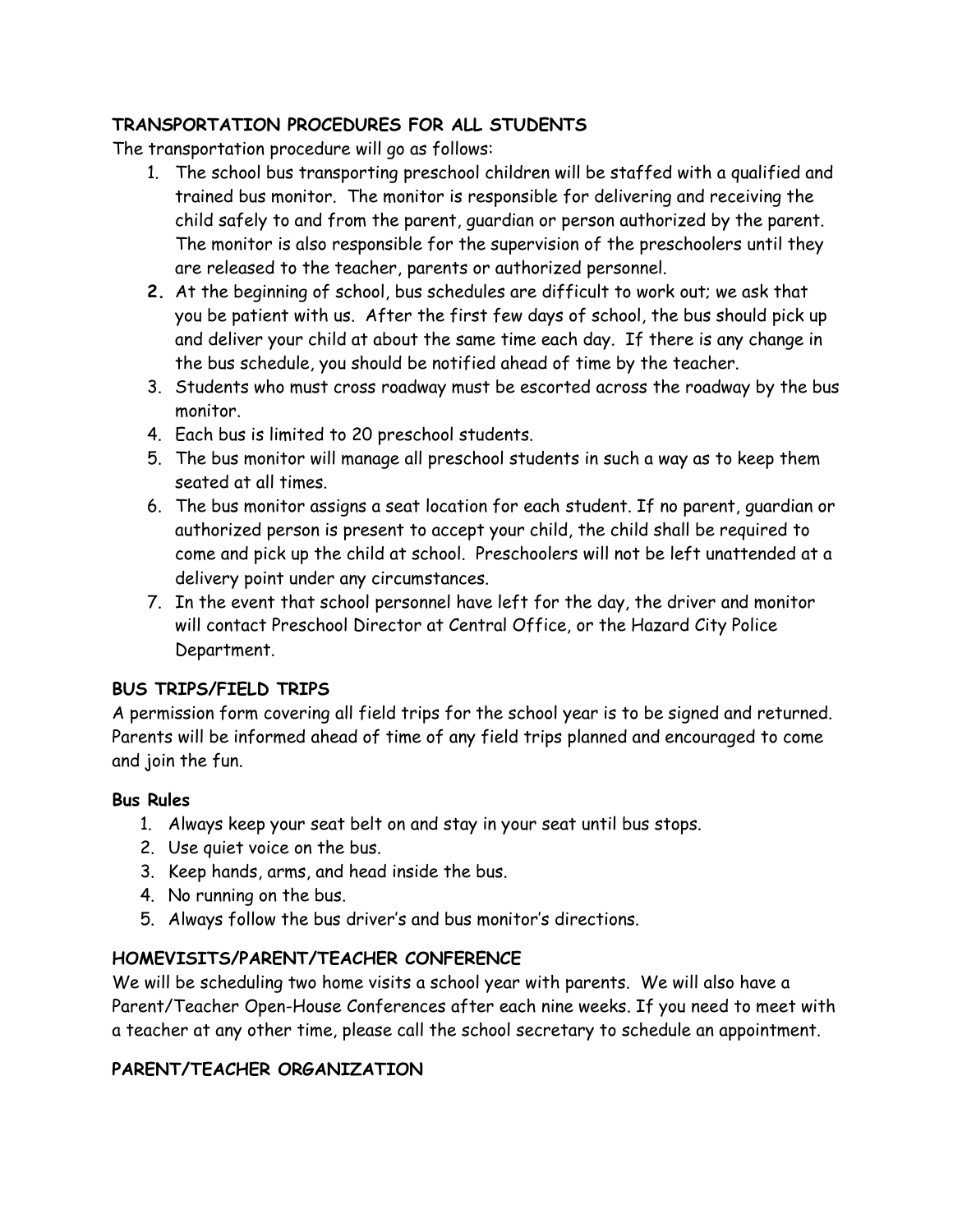Our school has a very strong functioning PTO. They do marvelous things for the school and all students. All parents are encouraged to join this organization and contribute to the well being of their children. PTO meetings are scheduled regularly and often have programs featuring the students of the school.

#### **CLOSING OF SCHOOL DUE TO INCLEMENT WEATHER**

The preschool schedule follows the same schedule as regular school in case of snow, flooding, etc… In case of weather conditions which require the closing of school, the official announcement will be made over the local radio/TV stations - WSGS and WYMT. **If there is no school for Hazard Independent Schools, there is NO PRESCHOOL**. If there is a 1 hr. delay in Hazard Schools the AM will start 1 hr. late and PM on regular schedule. If there is 2 hr. delay then no AM preschool, however PMN will begin at regular time. We want to make parents and students aware of another option that is available. Visit [www.wymtnews.com](http://www.wymtnews.com/) and click on the "mobile" link and follow the on-line instructions. The service is available to both AT&T and Appalachian Wireless Customers, and several other service providers. This service is NOT provided for free by the school system. If your cell plan does not include free text messaging, there will be a per use charge for each text message alert that is received. Check with your cell phone provider for further information regarding fees for text messaging. You may also check the district website at [www.hazard.kyschools.us](http://www.hazard.kyschools.us/) Do not call the school or school officials to ask about school closings. Announcements will be made as soon as possible via the radio/TV.

#### **SCHOOL PICTURES**

School pictures are taken each Fall and Spring. These pictures serve two purposes. First, they provide a picture for each child to be placed in their permanent record. Secondly, they provide the families with the opportunity to purchase color portraits of their children at a reasonable cost. Please help us by deciding if you wish to purchase the pictures or return them as quickly as possible.

#### **CLOTHING/APPROPRIATE DRESS**

**Please mark your child's clothing, lunch box, back packs, and other school possessions with his/her name, address, phone number or other pertinent information prior to sending it to school. Mark these items with a permanent marker!** Please instruct your child to check the lost and found box at the school for any lost item. Parents are invited to check the lost and found box at any time for lost articles. At the close of the school year the accumulated, unclaimed articles will be donated to local charities.

Because we are very active in preschool, it is recommended that you dress your child in play clothes and not dressy clothes. Tennis shoes are recommended because of the playground and floor in the gym and halls. We encourage independence, so dressing your child in clothes that he/she can easily button, snap and zip is greatly encouraged and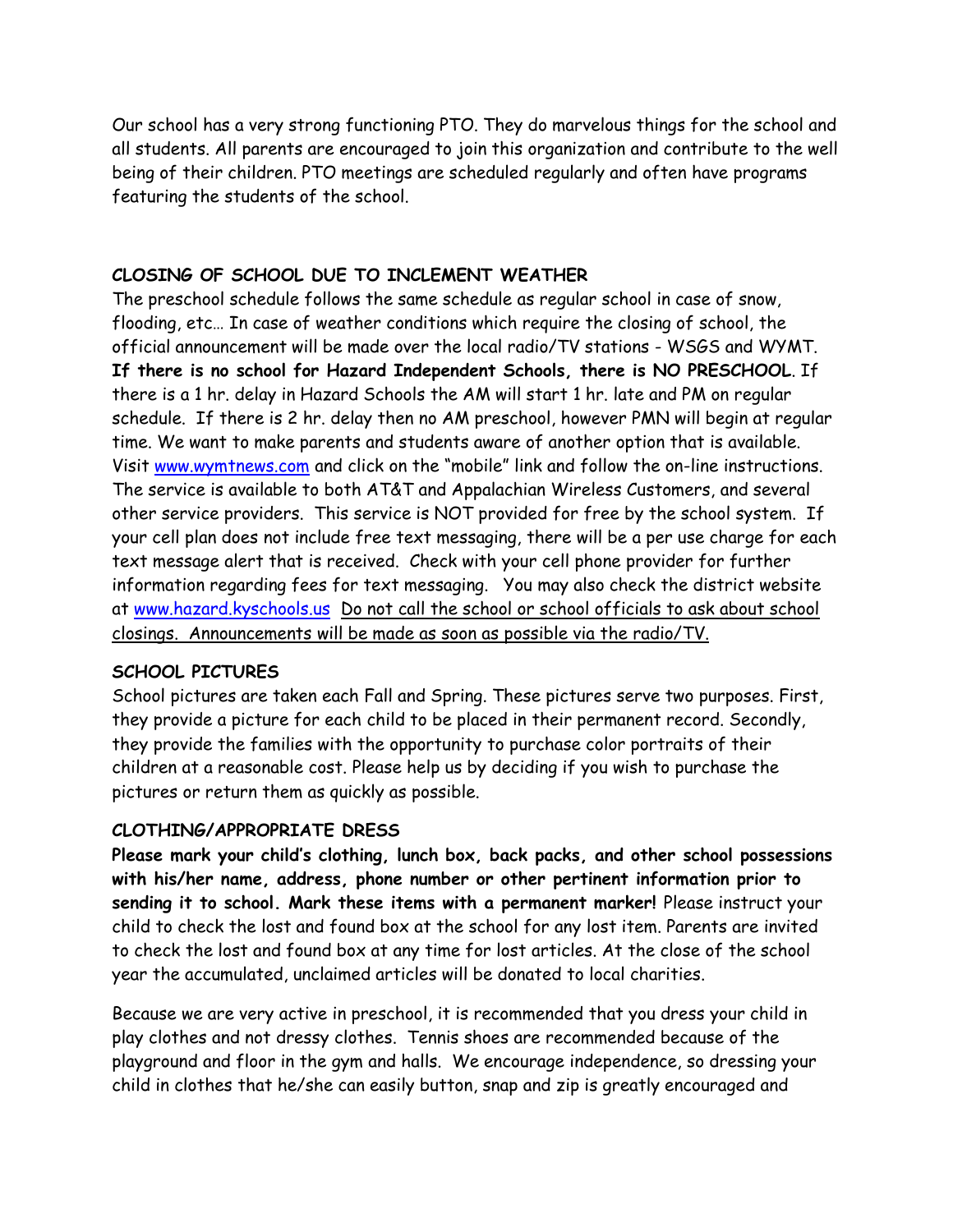appreciated. Children should also dress according to weather. Even in chilly weather we will often take a quick trip outside, so please dress your child appropriately.

#### **INSURANCE**

The Hazard Independent School District has a student accident insurance policy. This policy covers accidents that occur during the school day and while the student is participating in extra-curricular school activities. The insurance provides secondary coverage (pays remaining deductible after personal insurance has paid). It is the parent's responsibility to obtain a claim form from the school secretary. The claim form must be submitted to Central Office within 90 days of accident. If this is not completed with the time line, PARENTS ARE RESPONSIBLE FOR ANY COST RELATING TO THE ACCIDENT.

#### **TOYS**

Bringing toys to school is not allowed unless the teacher grants permission for a particular objective. The toys are sometimes lost or broken and frequently distract from classroom activities.

#### **NO PETS**

Our Council has developed a NO PETS policy. Pets can NOT be brought to school for Show and Tell. This is due to health and safety reasons.

#### **COMMUNITY ELIGIBILTY OPTION**

We are pleased to inform you that Roy G. Eversole Elementary School is implementing a new program called the Community Eligibility Option for lunch and breakfast for the 2015- 2016 school year. All enrolled students are eligible to receive a healthy breakfast and lunch at school **no charge** each day of the school year.

Ala carte items and extras will still be available for purchase. Ala carte items may not be charged. **We recommend** that students **prepay for ala carte and extras on a weekly or monthly basis.** This may be done any **morning** before school **in the cafeteria**. Cash or check will be accepted.

Because of federal guidelines concerning lunchroom funding, we need to ask everyone to help by complying with the following federal regulations.

**No restaurant meals or soft drinks shall be brought into the cafeteria while school lunch is in progress.** Violations of these rules can cause suspension of federal funding.

In accordance with our food safety plan, **NO** homemade food items may be served or sold at school. This includes cupcakes, cookies, etc. for class parties, bake-sales, concessions, etc.

#### **EMERGENCY EVENT PROCEDURE**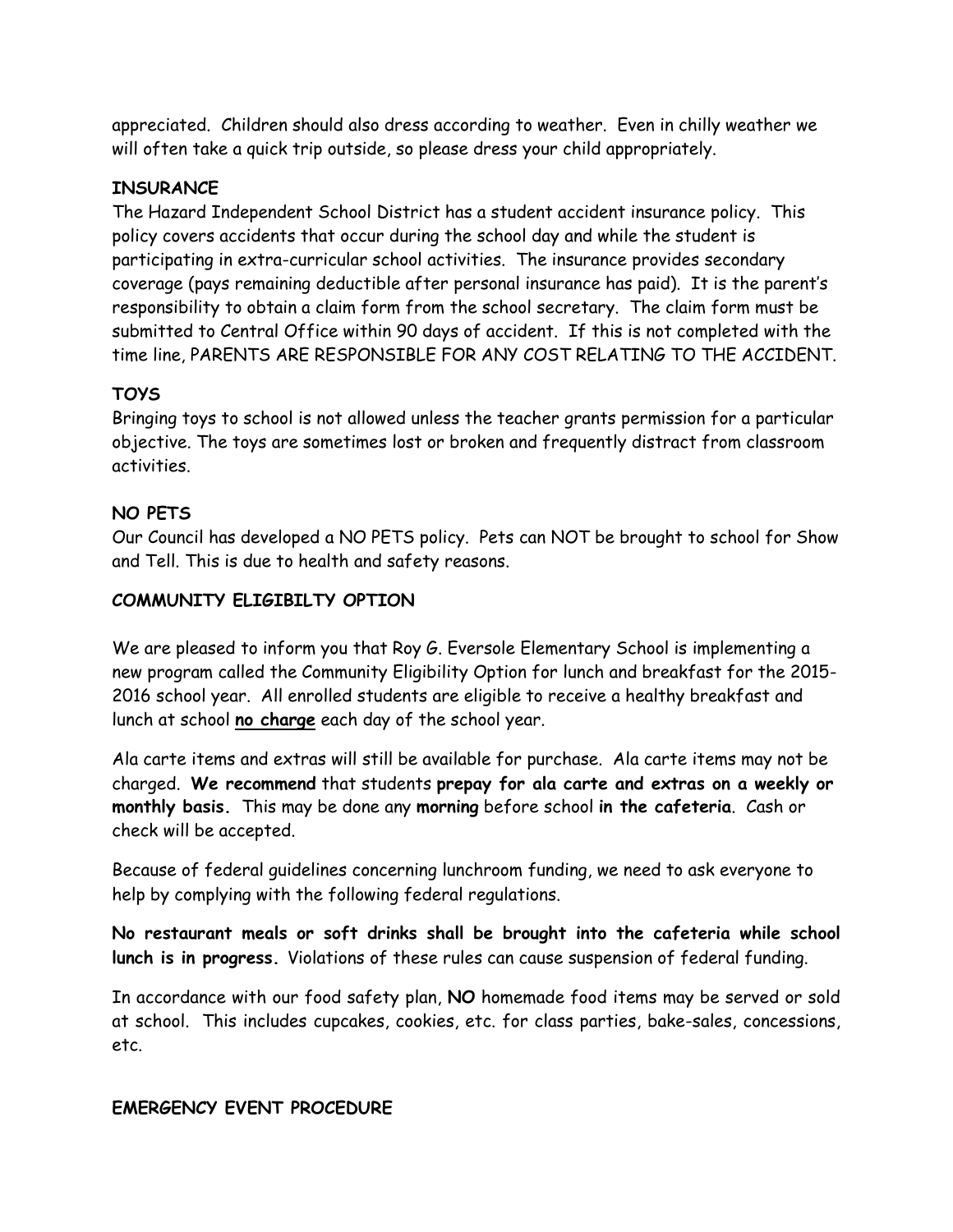In the event of an emergency at school which requires the presence of fire, emergency medical technicians, or the police, we ask that you read and follow the procedures listed below. If you hear of an event at the school, such as snow dismissal, fire or other emergencies:

- 1. Tune immediately to the local radio and TV stations for instructions. They will be notified as soon as possible.
- 2. DO NOT CALL the school. We need to keep phone lines open for emergency personnel, the administration and parents who are needed at the school. Your child will be in good hands.
- 3. DO NOT COME to the school unless you are called or hear an announcement on the radio or TV to do so.
- 4. When you do hear the announcement, please LISTEN CAREFULLY as it may be necessary to close some streets approaching the school for emergency vehicles.
- 5. In the event of an emergency, please know that only emergency vehicles will be allowed to enter the school via Broadway.
- 7. Memorial Gym will be the location for students to be held until they are picked up in the event that we must evacuate the school premises.
- 8. Parents should make arrangements with children NOW as to what they are to do if an emergency arises and school is dismissed early. They need to be sure where to go if you work and no one is at home to receive them. This will reduce the number of phone calls to be made and the traffic at the school.

Please remember that our school has and practices efficient evacuation and emergency procedures regularly. Teachers are with the students and account for all students each time these procedures are practiced. We appreciate your cooperation and understanding for the importance and necessity of these procedures.

#### **STUDENT BEHAVIOR**

The student who gives thoughtful consideration to the property, comfort, privileges and academic growth of others is a responsible and honorable school citizen. To help our students reach these goals, our faculty promotes appropriate behavior. In preschool the rules are posted by faculty and staff so that students are aware of what is expected of them and the consequences if they do not follow the rules. These rules apply to all areas of school including the cafeteria, the gym and riding the bus.

#### **Classroom Rules:**

- **D** DO YOUR BEST
- **A** ACT RESPONSIBLY
- **W** WORK COOPERATIVELY
- **G** SET READY TO LEARN
- **S**-SHOW RESPECT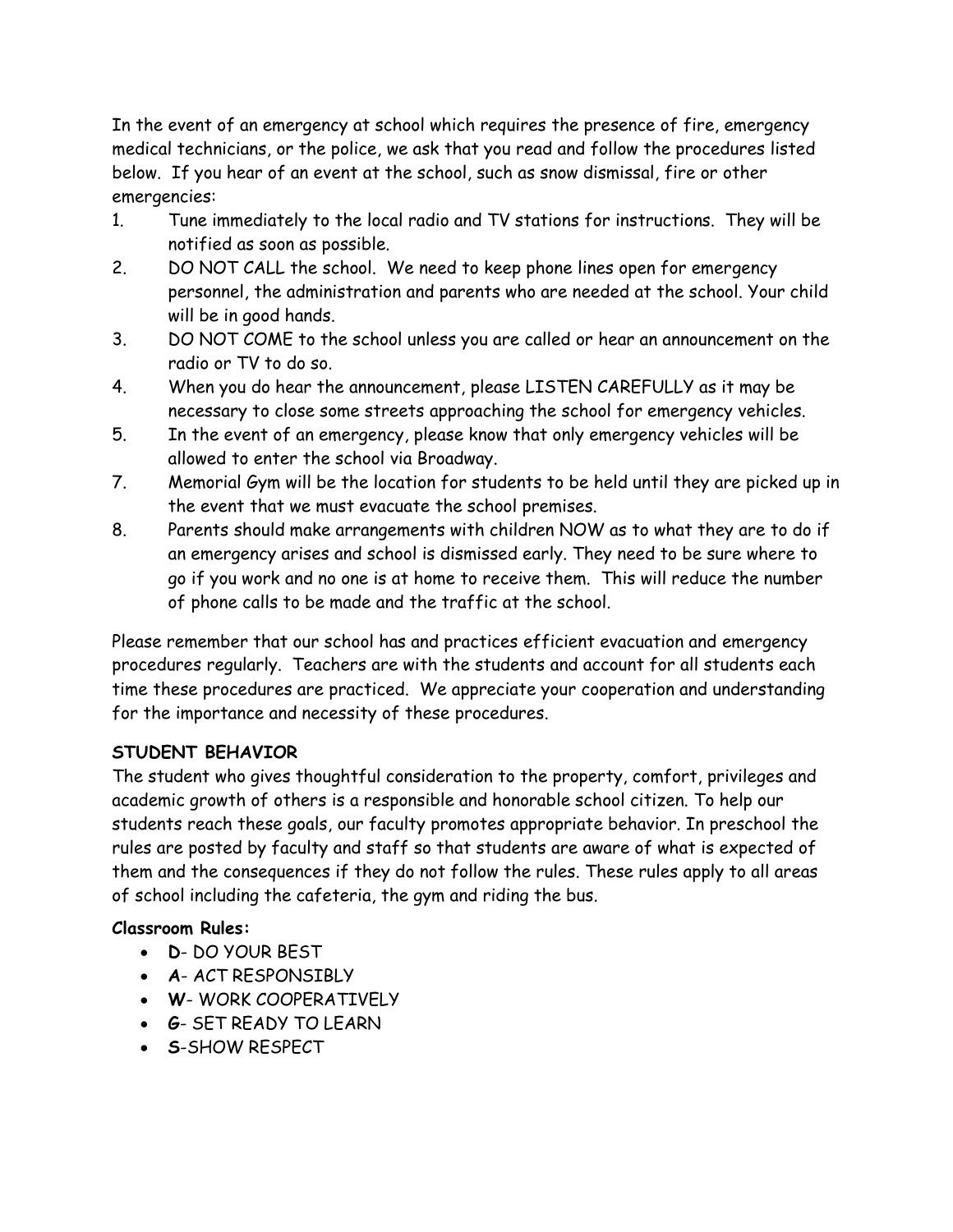#### **BULLY FREE ZONE**

Hazard Preschool is committed to making every child's school experience safe. As we at R.G.E. Elementary provide a safe and orderly environment conducive to learning, we strive to make sure every child is awarded this opportunity free of bullying. In order to preserve this environment we have created procedures to accomplish this goal.

What is Bullying? Bullying refers to any intentional act by a student or group of students directed against another student to ridicule, humiliate, or intimidate the other student while on school grounds, or at a school sponsored activity, which acts are repeated against the same student over time.

What exactly are we doing to STOP bullying? On-going education: lessons on bullying will be reviewed at the beginning of the school year for all students. Throughout the year Mrs. Lindon will provide guidance lessons with all to empower the students. The faculty & staff will be trained and informed of the policy and procedures during faculty meetings at the beginning of the year. Parents will receive information on what students are learning in guidance throughout the year.

Zero tolerance: teachers and staff members will demonstrate a zero tolerance for any and all bullying behavior. All areas prone to giving bullies opportunities (bathroom, playground, lunchroom, assemblies) to act will be monitored closely and reported promptly.

How to report: teachers and staff will report any and all forms of bullying to the principal with an office referral. Students and parents can report incidents to teachers, principal or the guidance counselor.

#### **ATTENDANCE**

To gain the full benefit of all that Preschool has to offer it is important that your child attend regularly. If your child is sick or absent for any reason, please let the teacher know. We are here to assist you in any way possible. Please try to schedule Dr. appointments before or after school. If your child is late or leaves early, THEY MUST BE SIGNED IN OR OUT outside the classroom. Upon return to school following an absence, the student must present a note signed and dated by the parent/guardian. Preschool staff will contact family if an enrolled child's attendance is irregular or if the child has been absent for four consecutive days.

#### **WHEN TO KEEP YOUR CHILD AT HOME**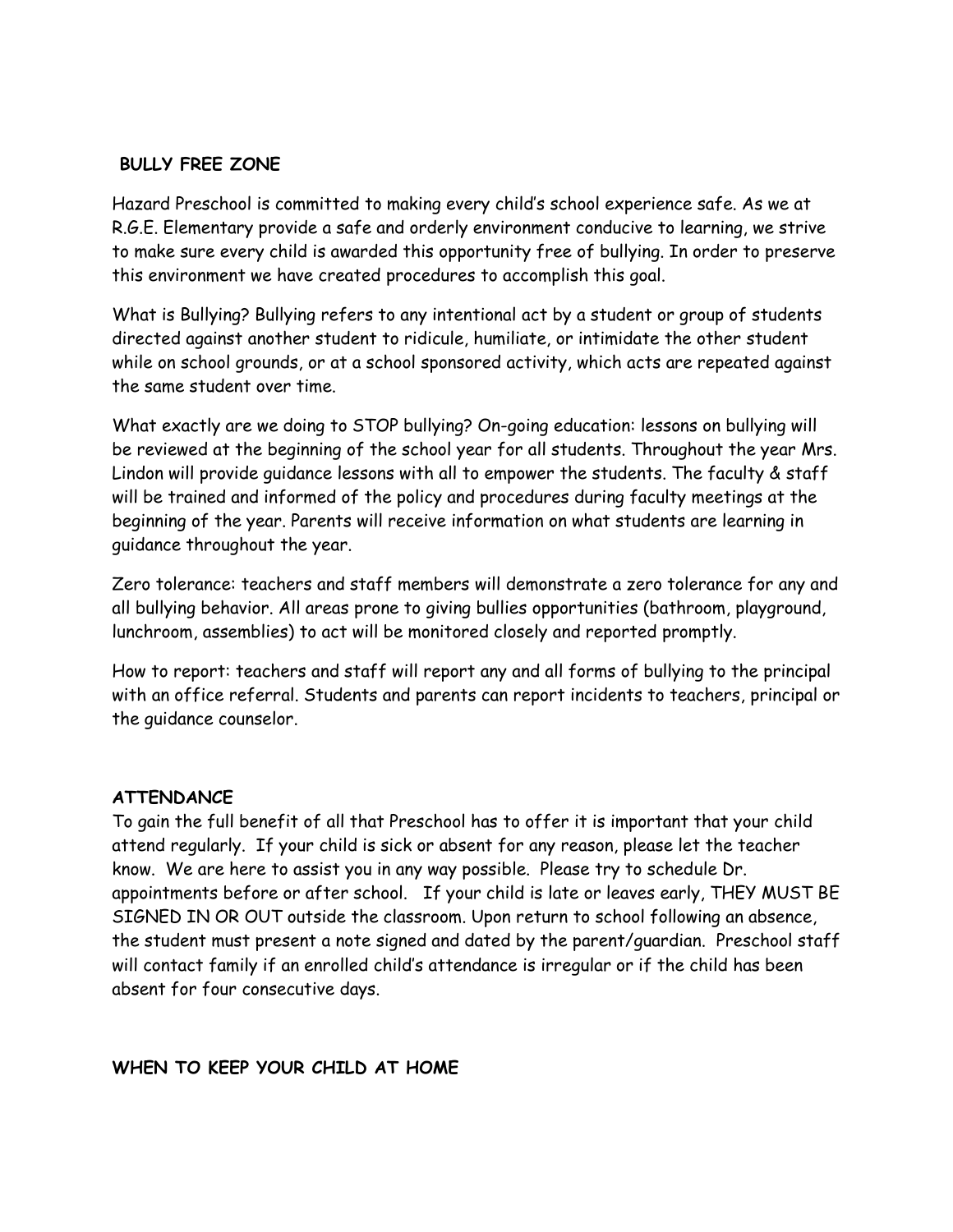- 1. If your child develops diarrhea—keep your child at home, diarrhea diseases spread very easily among young children.
- 2. Vomiting Keep child at home until symptoms disappear.
- 3. Yellow or green drainage from the nose keep child at home until treated with antibiotic or child's physician states child may return to school.
- 4. Pinkeye –This is very contagious, keep child at home until treated or physician states child may return to school.
- 5. Unusual spots or rashes keep child at home until rash goes away or is diagnosed by a physician.
- 6. Fever greater than 100 degrees- keep child at home until fever remains normal for 24 hours.
- 7. Chicken Pox Keep child at home for as long as child is breaking out or has a fever. Child may return to school when scabs are dry, usually 7 to 10 days.
- 8. Pneumonia keep child at home until physician gives permission for return.
- 9. Lice—keep at home until completely treated and "NIT FREE"

#### **HOW TO HELP IMPROVE READING SKILLS**

- 1. Take your children to the public library. Let them have their own cards. Guide them to the right book section but let them select their own books.
- 2. Check books brought home from the school library to make sure they are neither too easy nor too difficult for the child to read.
- 3. Set aside a time at home when everyone in the family reads for a minimum of 15 minutes each evening. As adults, you set the example.
- 4. Listen to your child read orally and occasionally ask questions about the story or questions which will allow your child to imagine what might happen.
- 5. Read to your child. Set aside a special time for storytelling.
- 6. Encourage your child to write and then read what he/she has written.
- 7. Develop and organize shopping lists with your child categorize.
- 8. To encourage growth in vocabulary, develop lists of words of things your child sees at home, while walking, on trips, or while visiting.
- 9. Go for a listening walk with your child. Talk about and then list all the sounds heard.
- 10. Encourage your child to listen to the weather report in the morning or evening and report to the family.

#### **FAMILY RESOURCE & YOUTH SERVICES CENTER WHAT IS A FAMILY RESOURCE CENTER?**

Family Resource Centers have been created as a part of the Kentucky Reform Act. Family Resource or Youth Services Centers are developed by single schools that have at least 20% of their students eligible to receive free school meals. The intent of the Centers is to meet needs that impact on the education process. This will be done by providing services to the Center, in the schools, and by linking families to agencies in the community.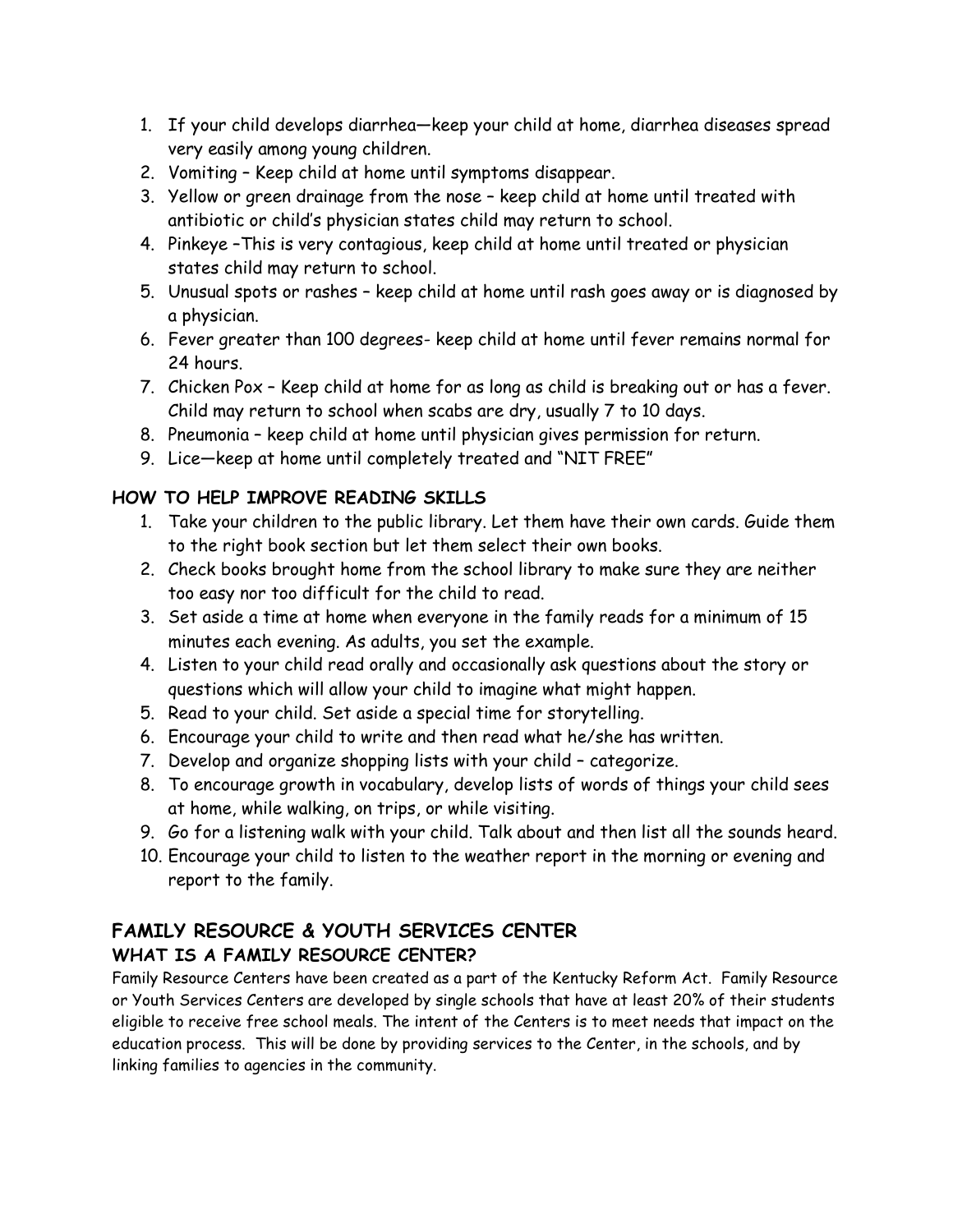#### **WHO CAN USE THIS FAMILY RESOURCE CENTER?**

All services through the Family Resource Center are available to all families with children who attend Hazard and Eversole Schools. Services are provided regardless of family income. Services will be especially beneficial for those youngsters who are at risk for not performing well in school.

#### **WHAT SERVICES DOES THIS FAMILY RESOURCE CENTER PROVIDE?**

- Referrals to before and after-school child care for children ages four through twelve is available for children that attend Hazard schools. Referrals can also be made for students for days when school is not in session.
- Kindergarten Readiness Planning
- GED referrals
- Health and education services for new and expectant parents
- Parent and child education classes, such as craft and cooking classes
- Adult budget and money management classes
- Education to enhance parenting skills
- Drug and alcohol counseling and referrals
- Red-Ribbon Week
- Read Across America
- Anti-drug programs such as plays, assemblies, and speakers
- Employment training and placement
- Coordination of Parent Volunteer Programs school wide
- School Store
- Career Day
- Assist with Reality Store
- Job Shadowing Program
- Assistance with health services
- Assistance with summer day camp, basketball camp, cooking camp, etc.
- Home Visits
- Counseling Referrals
- Crisis counseling and referrals to community agencies
- Liaison between parents and schools
- Assistance with meeting tangible needs, such as food, clothing and school supplies
- Student Government
- Book Fair
- Backpack Buddies/Blessings In A Backpack
- Coal for Kids
- Children Inc.
- Assist with classroom field trips
- Staff: Tammy Feltner, Director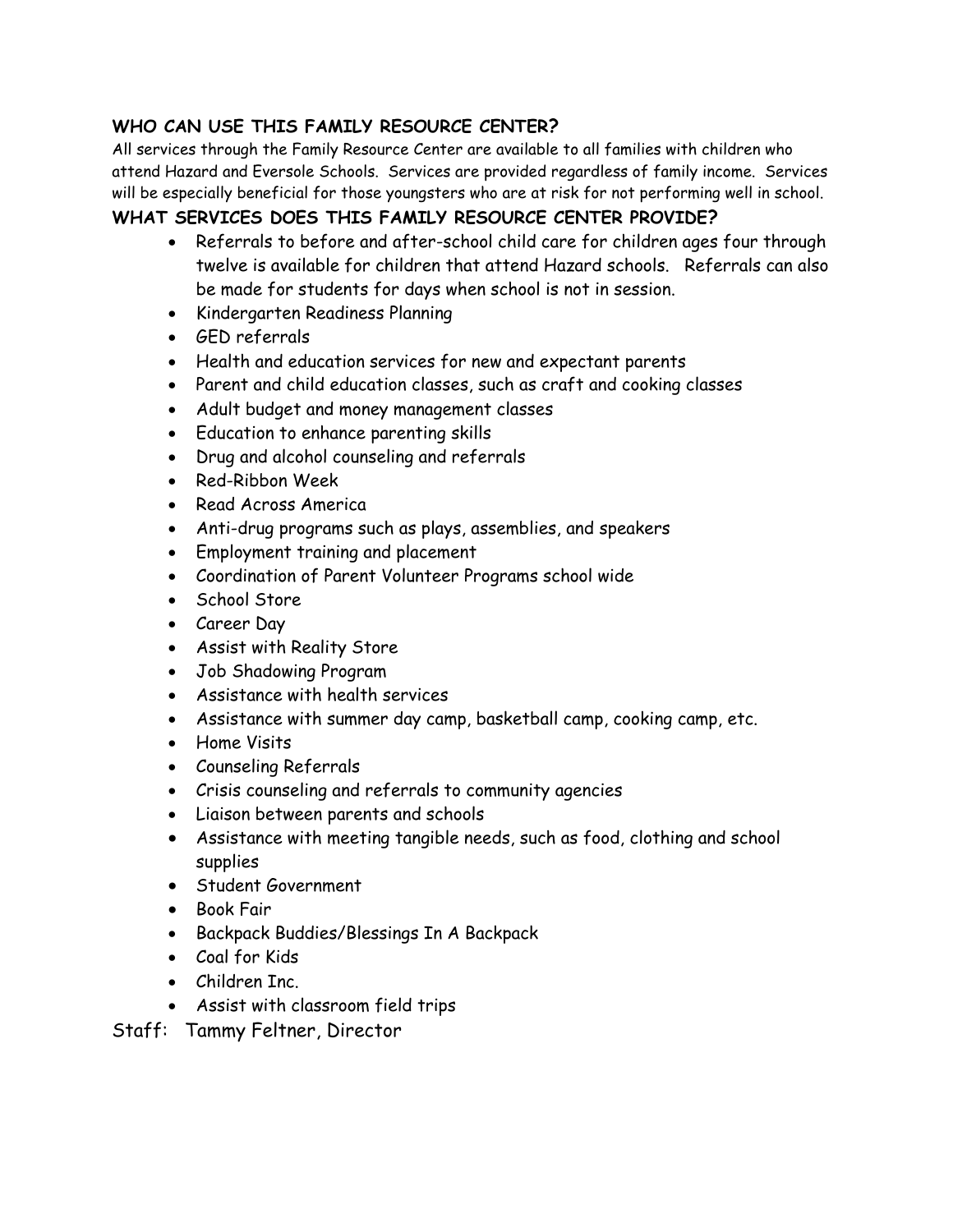Shawna Pennington, Assistant Director

Please feel free to contact the Family Resource & Youth Services Center at 439- 0094.

#### **Notification of FERPA Rights**

The Family Educational Rights and Privacy Act (FERPA) affords parents and "eligible students" (students over 18 years of age or students who are attending a postsecondary institution) certain rights with respect to the student's education records. They are:

- 1) *The right to inspect and review the student's education records within forty-five (45) days of the day the District receives a request for access.* Parents or eligible students should submit to the school Principal/designee a written request that identifies the record(s) they wish to inspect. The Principal will make arrangements for access and notify the parent or eligible student of the time and place where the record(s) may be inspected.
- 2) *The right to request the amendment of the student's education records that the parent or eligible student believes are inaccurate, misleading, or in violation of the student's privacy or other rights.*

Parents or eligible students may ask the District to amend a record that they believe is inaccurate, misleading, or in violation of privacy or other rights. They should write the school Principal, clearly identify the part of the record they want changed, and specify why it is inaccurate, misleading, or in violation of their privacy or other rights.

If the District decides not to amend the record as requested by the parent or eligible student, the District will notify the parent or eligible student of the decision and advise him\her of the right to a hearing regarding the request for amendment. Additional information regarding the hearing procedures will be provided to the parent or eligible student when notified of the right to a hearing.

3) *The right to consent to disclosures of personally identifiable information contained in the student's education records, except to the extent that FERPA authorizes disclosure without consent.*

Exceptions that permit disclosure without consent include:

a. Disclosure to school officials with legitimate educational interests. A "school official" is a person employed by the District as an administrator, supervisor, instructor, or support staff member (including health or medical staff and law enforcement unit personnel); a person serving on the school Board; a person or company with whom the District has contracted to perform a special task (such as an attorney, auditor, medical consultant, or therapist); or a parent or student serving on an official committee, such as a disciplinary or grievance committee, or assisting another school official in performing his/her tasks.

A school official has a legitimate educational interest if the official needs to review an education record in order to fulfill his/her professional responsibility to the District.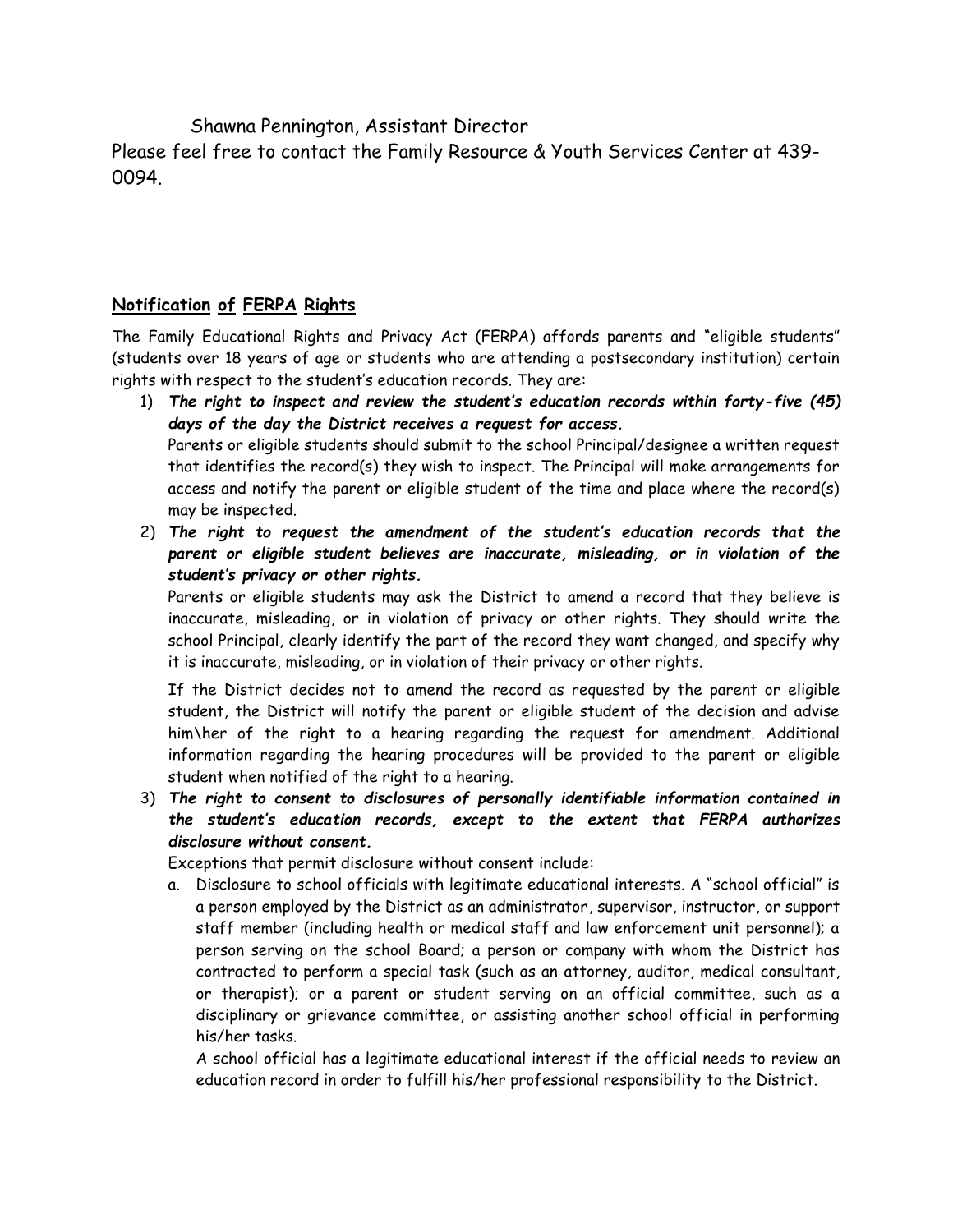- b. Upon request, disclosure of education records without parent/eligible student notice or consent to officials of another school district or post-secondary institution in which a student seeks or intends to enroll or is already enrolled or to other entities authorized by law so long as the disclosure is for purposes related to the student's enrollment or transfer.
- c. Disclosure of information to those whose knowledge of such information is to respond to an actual, impending, or imminent articulable and significant health/safety threat.
- 4) *The right to notify the District in writing to withhold information the Board has designated as directory information as listed in the annual directory information notice the District provides to parents/eligible students.* To exercise this right, parents/eligible students shall notify the District by the deadline designated by the District.
- 5) *The right to prohibit the disclosure of personally identifiable information concerning the student to recruiting representatives of the U. S. Armed Forces and its service academies, the Kentucky Air National Guard, and the Kentucky Army National Guard.* Unless the parent or secondary school student requests in writing that the District not release information, the student's name, address, and telephone number (if listed) shall be released to Armed Forces recruiters upon their request.
- 6) *The right to file a complaint with the U.S. Department of Education concerning alleged failures by the District to comply with the requirements of FERPA.* The name and address of the Office that administers FERPA is:

Family Policy Compliance Office U.S. Department of Education 400 Maryland Avenue, SW Washington, DC 20202-8520

Written policies and procedures have been developed which describe districts' requirements regarding the confidentiality of personally identifiable information. There are copies in the principal's office of each school, and at the board of education office. Copies describing these policies and procedures are available for review, and may be obtained by contacting:

Superintendent, Hazard City Schools 705 Main Street Hazard, Kentucky 41701 606-436-3911

#### **Notification of PPRA Rights**

The Protection of Pupil Rights Amendment (PPRA) affords parents and eligible students (those who are 18 or older or who are emancipated minors) certain rights regarding conduct of surveys, collection and use of information for marketing purposes, and certain physical examinations. These include the right to:

- **Consent before minor students are required to submit to a survey, analysis, or evaluation** that concerns one (1) or more of the following protected areas ("protected information survey") if the survey is funded in whole or in part by a program of the U.S. Department of Education:
	- 1. Political affiliations or beliefs of the student or student's parent;
	- 2. Mental or psychological problems of the student or student's family;
	- 3. Sex behavior or attitudes;
	- 4. Illegal, anti-social, self-incriminating, or demeaning behavior;
	- 5. Critical appraisals of others with whom respondents have close family relationships;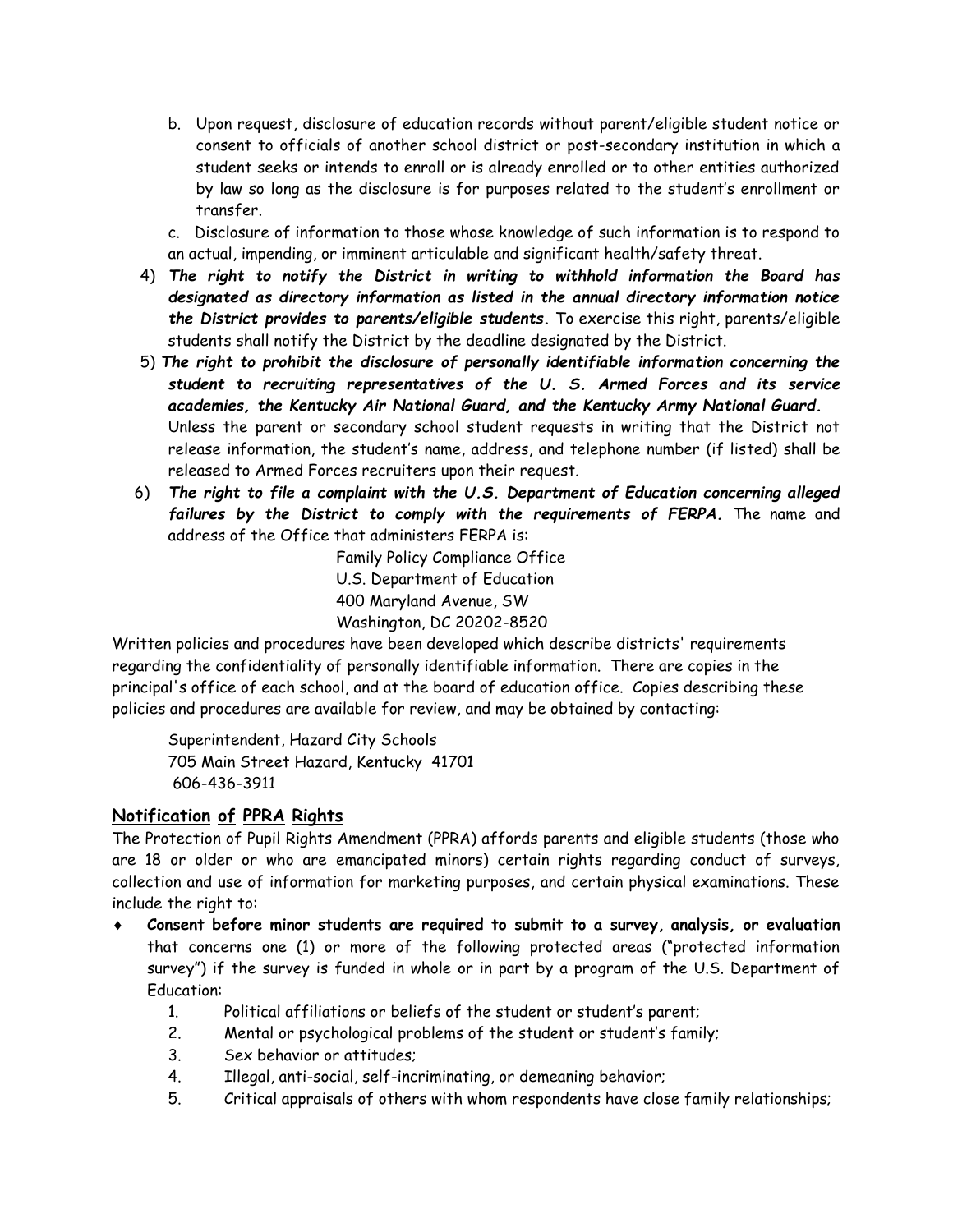- 6. Legally recognized privileged relationships such as with lawyers, physicians, or ministers;
- 7. Religious practices, affiliations, or beliefs of the student or the student's parents; or
- 8. Income (other than that required by law to determine eligibility for participation in a program or for receiving financial assistance under such program).
- **Receive notice and an opportunity to opt a student out of**:
	- 1. Any other protected information survey, regardless of funding;
	- 2. Any non-emergency, invasive physical exam or screening required as a condition of attendance, administered by the school or its agent, and not necessary to protect the immediate health and safety of a student (except for any physical exam or screening permitted or required under state law); and
	- 3. Activities involving collection, disclosure, or use of personal information obtained from students for marketing or to sell or otherwise distribute the information to others. **NOTE**: If the parent/eligible student has indicated no directory information is to be provided to third parties or if the marketing activity involves provision of social security numbers, consent form 09.14 AP.122 should be used.
- **Inspect, upon request and before administration or use:**
	- 1. Protected information surveys to be used with students;
	- 2. Instruments used to collect personal information from students for any of the above marketing, sales, or other distribution purposes; and
	- 3. Instructional material used as part of the educational curriculum.

The District shall annually provide parents and eligible students notice of these rights under law in the Student Handbook, the District *Code of Acceptable Behavior and Discipline*, or other avenue designated by the Superintendent/designee.

The District shall also notify parents and eligible students at least annually at the start of each school year of the specific or approximate dates of the activities listed above. A new or supplemental notice shall be given as necessary to provide the opportunity to consent or opt out under the standards set forth above. Parents/eligible students who believe their rights have been violated may file a complaint with:

#### *Family Policy Compliance Office U.S. Department of Education 400 Maryland Ave., SW Washington, D. C. 20202-8520*

#### **Release of Students and Student Information to Divorced, Separated, or Single Parents**

The Board shall release the student or information concerning the student to a parent, guardian, or individual acting as a parent of a student in the absence of a parent or guardian unless the school has been provided with evidence that there is a state law or court order governing such matters as divorce, separation or custody, or a legally binding document which provides instruction to the contrary.

Release of the student or information concerning the student to a single parent or a divorced/separated parent will be accomplished according to the following procedures: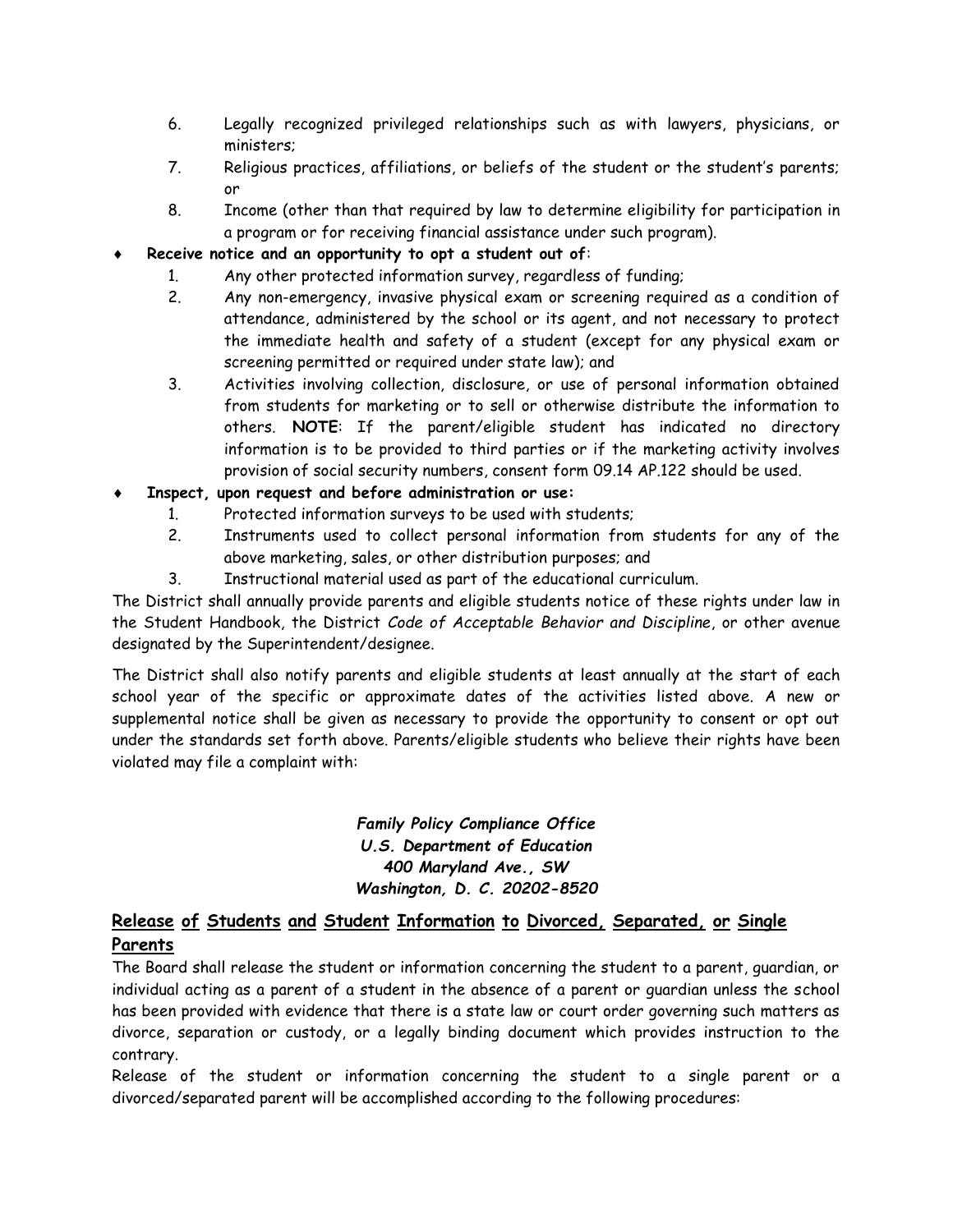Unless the school has been informed and given evidence of state law or court order concerning the status of the student:

- 1. Both parents shall have equal access to any information concerning the students.
- 2. Both parents shall have the right to release of the student under their care.

#### **Annual Asbestos Notice**

August 1, 2021

To: Parents and Legal Guardians Teachers **Staff** Parent/Teacher Organizations Short Term Workers

#### From: The Hazard Independent Board of Education and Superintendent

All School buildings used by this local education agency have been inspected and a management plan developed for any asbestos containing material found during the inspection.

The management plan is available for inspection at each respective school and the Central Office during normal business hours by representatives of the EPA and the state, the public; including teachers, other school personnel and their representatives, as well as parents and guardians. A reasonable charge will be assessed for copies. Periodic surveillance is conducted each June and December on all school buildings in the district.

Response actions are as follows:

No response actions necessary as of above date.

#### **Nathan Johnson**\_\_\_\_\_\_\_\_\_\_\_\_\_\_\_\_\_\_\_\_\_\_\_\_\_\_\_

Nathan Johnson/AHERA Designated Person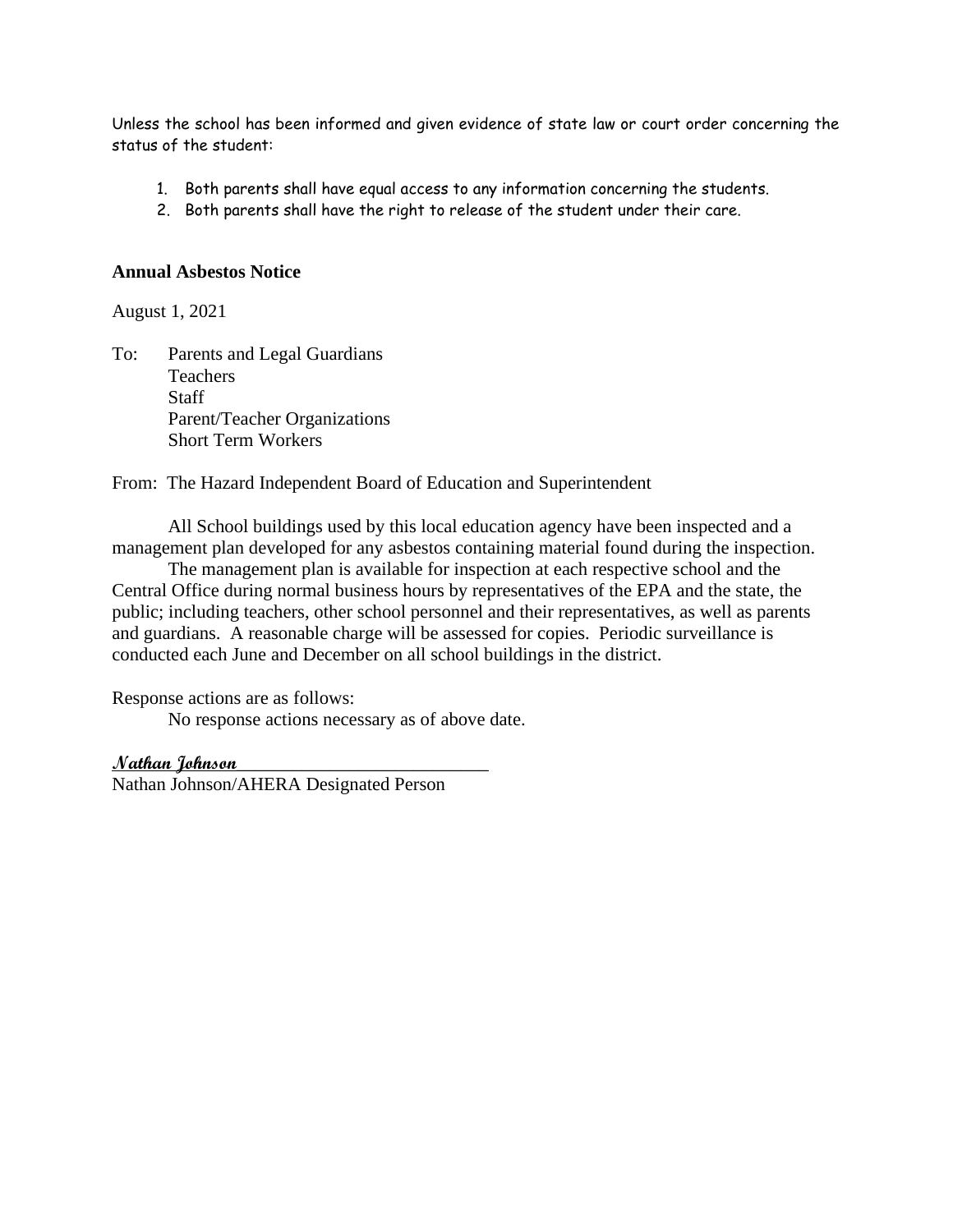### **HAZARD INDEPENDENT SCHOOLS** 2021-22

# Important Dates to Remember

August 5 – First Day for Students

September 6– No School-- Labor Day (Holiday)

September 17– No School-- Professional Development Day

October 6-8– No School- Fall Break

November 24-26 – No School--Thanksgiving Break

December 20-January 1 – No School--Christmas Break

January 3 --Classes resume at regular time

January 17– No School --Martin Luther King Jr. Birthday (Holiday)

March 18 -- No School -- Professional Development Day

March 28- April 1 -- No School – Spring Break

May 11– Last Day for Students (Subject to Change)

\* The school board reserves the right to shorten Christmas and/or spring break if the number of school cancellation days due to inclement weather is excessive.

#### **Inclement Weather Schedule:**

|                                    | <b>One Hour Delay</b> | <b>Two Hour Delay</b> |
|------------------------------------|-----------------------|-----------------------|
| Roy G. Eversole<br>Elementary      | $9:00 - 4:00$         | $10:00 - 4:00$        |
| <b>Hazard Middle School</b>        | $9:10 - 4:10$         | $10:10 - 4:10$        |
| <b>Hazard High School</b>          | $9:15 - 4:28$         | $10:15 - 4:28$        |
| <b>Inclement Weather Schedule:</b> |                       |                       |
|                                    | <b>One Hour Delay</b> | <b>Two Hour Delay</b> |